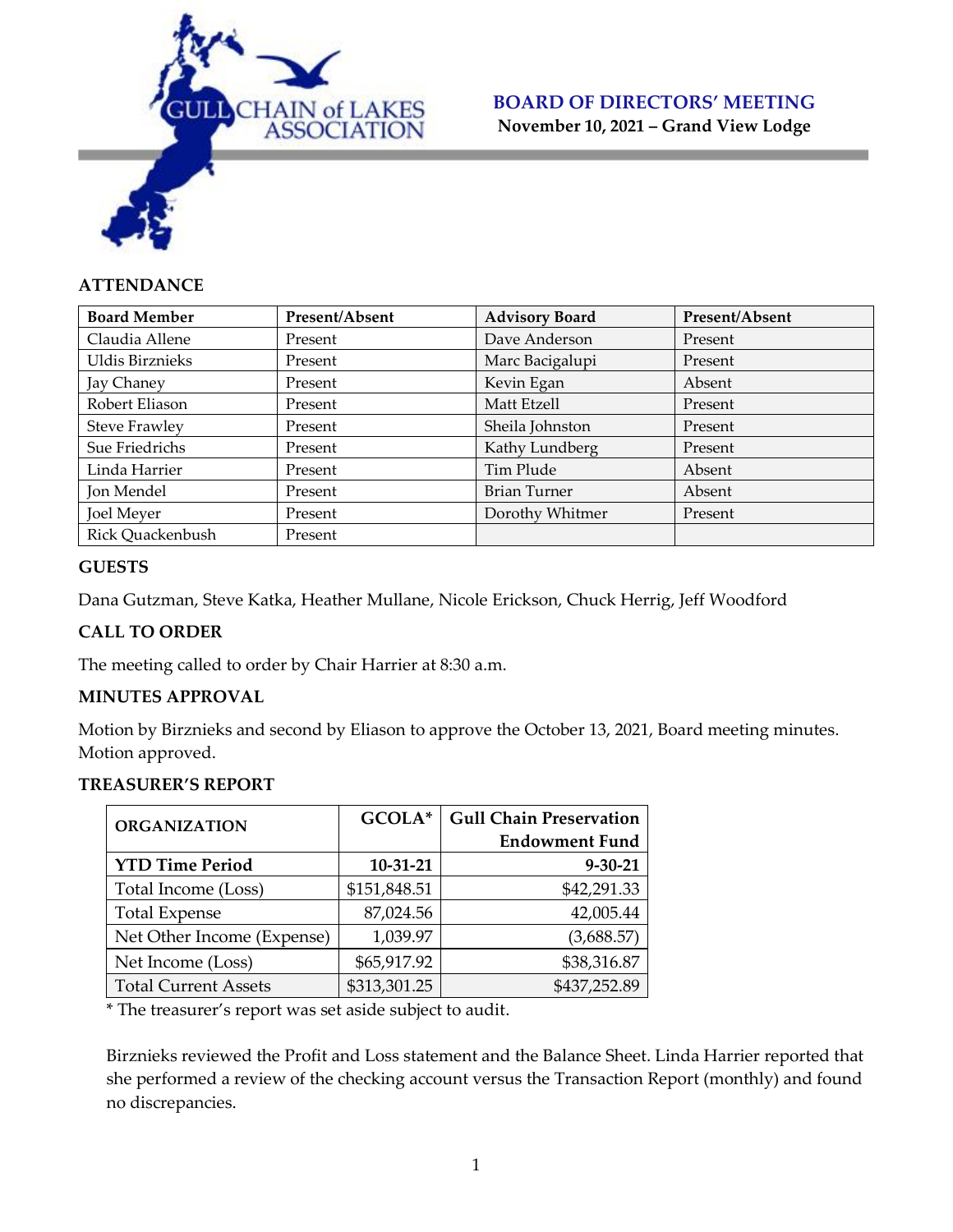

# **BOARD OF DIRECTORS' MEETING**

**November 10, 2021 – Grand View Lodge**

#### **CORRESPONDENCE**

• None

#### **DONATION REQUEST**

• 28<sup>th</sup> Annual Radiothon to End Child Abuse – rejected, not pertinent to GCOLA mission

#### **TO-DO LIST**

• See attachment for status on the "To Do" List.

#### **GOVERNMENT AGENCY UPDATE**

- Cass County Gutzman reported that the Cass County AIS program report for 2021 will be available in January 2022
- Crow Wing County Erickson reported the 2022 Crow Wing County AIS plan is being developed and will be available for review in December. Crow Wing County Board action on the plan will be in February 2022. She said the DNR is considering AIS inspection at the Nisswa Lake access in 2022.
- DNR Fisheries Bacigalupi reported that the 2021 summer survey and the fall electroshocking survey have been completed and will provide the results when available. The Fisheries Round Table is currently being planned. He said that 2,000 lbs. of walleye fingerlings were produced in this area in 2021. He said 2022 will be a critical year for walleye and if there are not sufficient fry in the Gull Lake survey, they will do fingerling stocking in the future. He said 2,000 muskie fingerlings (11" long) were stocked in the Gull Chain in 2021 (had been scheduled for 2020). When questioned if the low count on walleye and the need for stocking of walleye fingerlings might be related to the increased presence of muskies due to the stockings since 2016, Marc said no, it is not related.

#### **CHAIR UPDATE**

- Harrier reported that Todd Amerman has resigned from the GCOLA Board due to health issues and is no longer residing on the Gull Chain.
- Harrier reported that the names of the three environmentally related committees are the following:
	- o Loon Preservation Chair Sheila Johnston. Committee will be responsible for the loon survey, loon safe boating & fishing education, liaison with the MN DNR loon programs, loon nesting area protection and all other items loon related.
	- o Lake Steward Chair Dorothy Whitmer. Committee will be responsible for the shoreland habitat program, Lake Steward program and the tree giveaway event.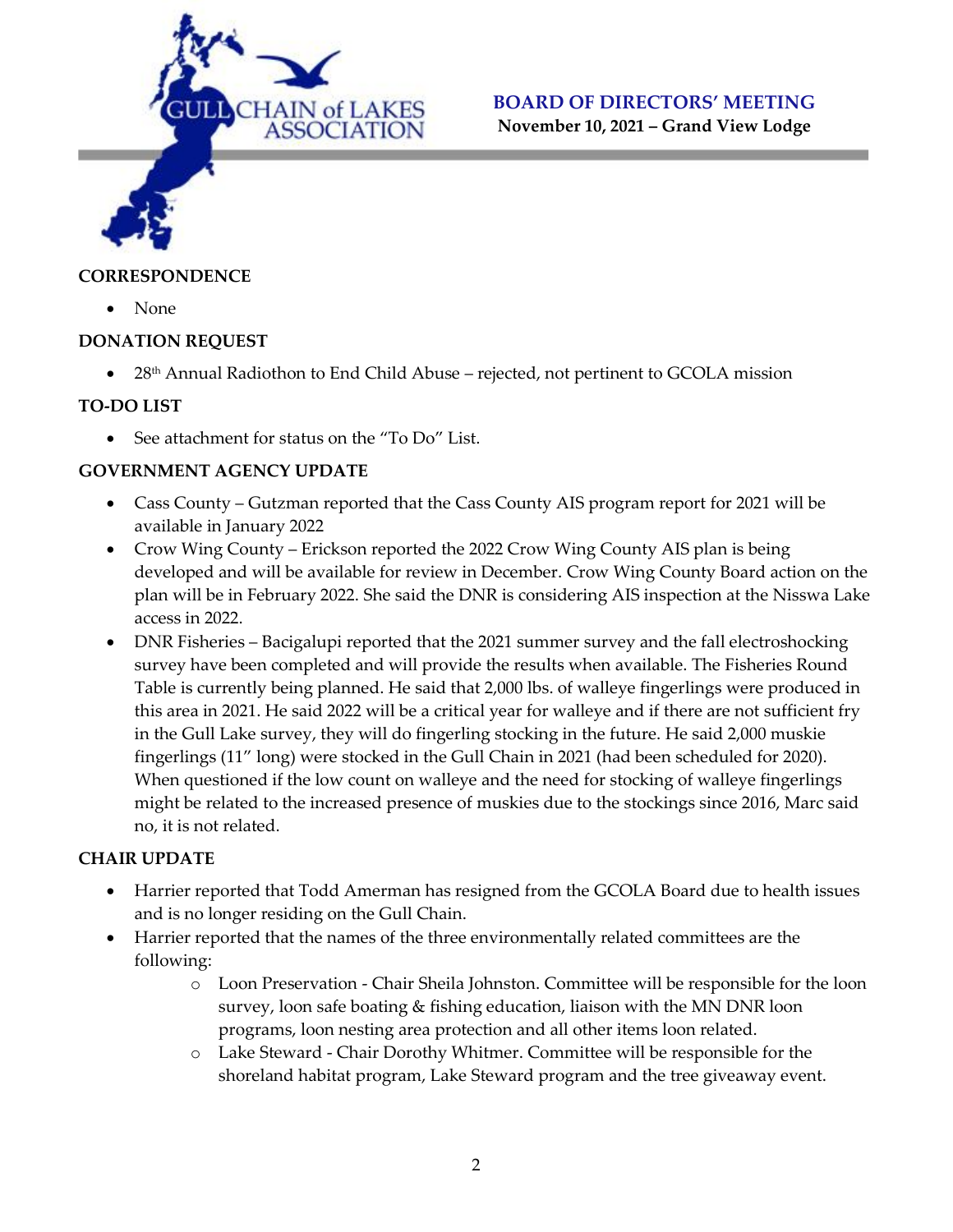

- o Environmental Committee: Chair Robert Eliason. Committee will be responsible for the citizen lake monitoring program, end-of-dock program, light pollution, and land development as it relates to water quality.
- Harrier asked Matt Etzell, the new GCOLA Fisheries Committee Chair, to give a description of his background. Matt was recommended for this position by Marc Bacigalupi (DNR) and Chuck Herrig (past Fisheries Committee Chair). Matt said he has fished on the Gull Chain for 40 years and their family has a home along Green Gables. He said his goals for the Committee were to get increased fishing participation and work with the DNR on getting results for better fishing experiences on the Gull Chain. Matt is a lawyer by trade and lives in the Twin Cities.

## **COMMUNICATIONS REVIEW GUIDELINES**

- Birznieks provided the review guidelines to be used for GCOLA communications.
	- o The Communications Committee has approval authority for informational publications or articles, the GCOLA newsletter and the website.
	- o Depending on timing, the GCOLA Board or the GCOLA Executive Committee have approval authority for letters to the editor, opinion articles, interviews for articles or newspaper articles that are more than just informational in content. This includes correspondence where GCOLA is either providing support or non-support for an issue.
		- ➢ If the issue/letter can be reviewed in time for a GCOLA Board meeting, the GCOLA Board has the approval authority
		- $\triangleright$  If the issue/letter can't wait for a Board meeting from a timing/effectiveness standpoint, the Executive Committee has the approval authority

## **AIS COMMITTEE**

• Quackenbush presented the PLM Access survey results which were included in the Board packet

## **COMMUNICATIONS COMMITTEE**

• Lundberg reported that the articles for the Winter edition of the GCOLA magazine have been received with a projected mailing date of December 15.

## **ENVIRONMENTAL COMMITTEE**

• Eliason reported he is working on the End-of-Dock report for 2021. He had 50% increase in volunteers for 2021. He indicated he would like to have a few more volunteers on Roy Lake.

## **FINANCE & AUDIT COMMITTEE**

• Birznieks noted the Finance Committee will meet on November 20 to review the 2022 budget inputs and come forward with a recommendation for the 2022 GCOLA Budget at the December 8 GCOLA Board meeting,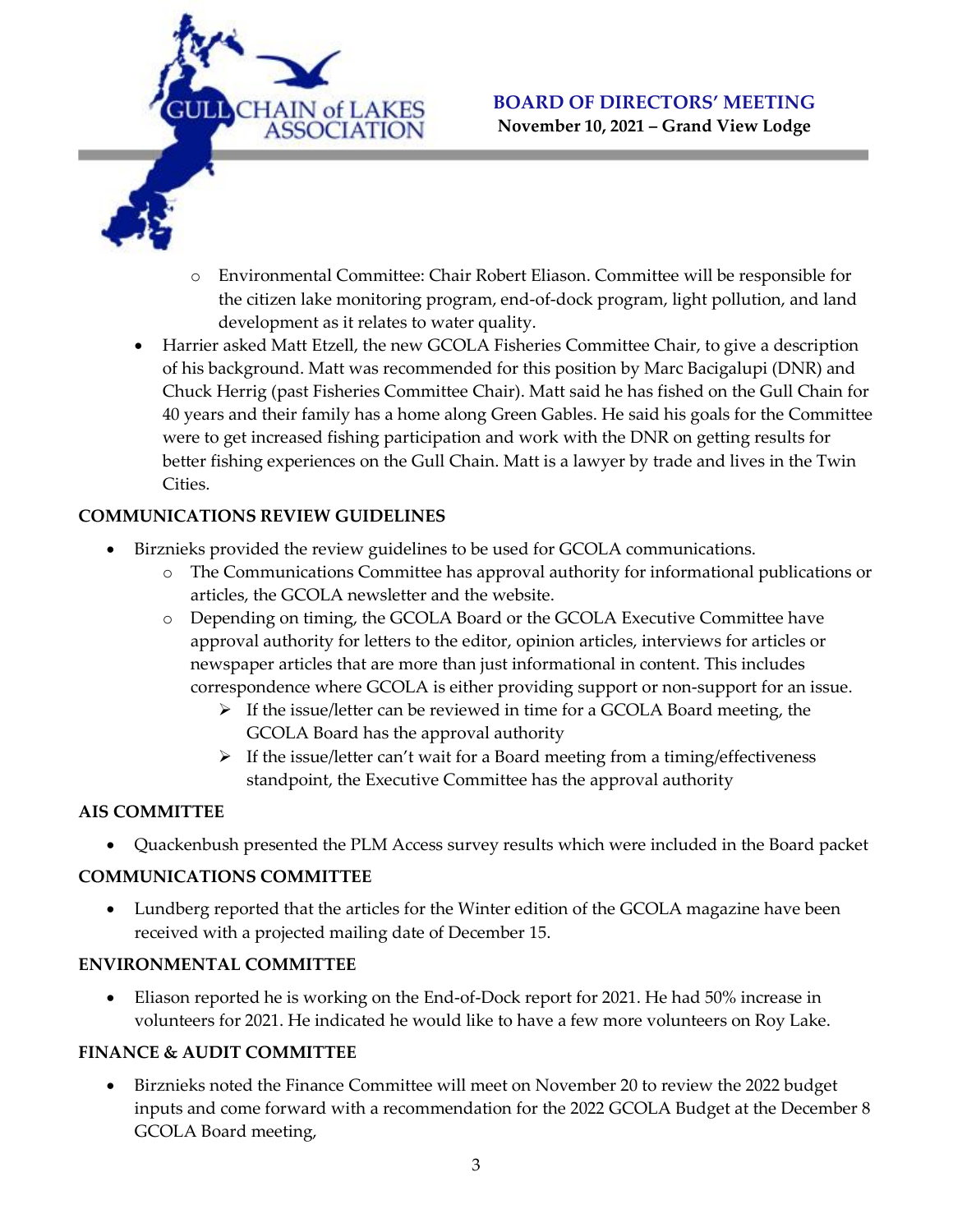



- Birznieks reviewed the 2019 and 2020 GCOLA internal audit results which were included in the GCOLA Board packet. Tim Bergin, a certified CPA led the internal audit with assistance from the GCOLA Finance Committee. Based on the rigorous procedures that were identified in the report, no discrepancies were found, and he wrote that the financial statements of GCOLA are accurate. The audit team did not find any issues that need to be resolved.
- A draft restricted donation funds (Endowment Fund) usage process has been generated and is being reviewed by Friedrichs and Harrier. The proposed process will be presented to the Board at the December meeting.

#### **FISHERIES COMMITTEE**

• Chuck Herrig reported that the Walleye Dan Fishing to End Hunger Tournament was held in early October on the Gull Chain with a \$15K first prize. Of the 120 boats entered in the tournament, only 66 caught walleyes. Thus, results were not very good.

#### **LAKE STEWARD COMMITTEE**

• No report

## **LOON PRESERVATION COMMITTEE**

• Sheila Johnston reported that she is researching the process to see if some loon caution buoys can be placed in critical areas of the north end of the Gull Chain.

## **GALA COMMITTEE**

• Harrier indicated that she is still working on a candidate to chair the 2022 Gala.

## **GOVERNMENT RELATIONS COMMITTEE**

- Frawley reported that the Government Relations Committee drafted and received approval from the GCOLA Executive Committee for providing a response to an opinion article on enhanced wakes produced by wake boats that was in the Brainerd Dispatch on October 27. The GCOLA response was in the November 6 edition of the newspaper.
- Frawley shared a letter request from Minnesota Lakes and Rivers (MLR) seeking lake association support for a proposed Watercraft Operator's Safety Certificate. The letter is being sent to the DNR Commissioner and the Governor recommending that the creation of the certificate be included in the 2022 DNR Agency language to be considered by the MN Legislature. After significant discussion regarding the proposed operator's certificate, the Board deferred recommendation on support of the letter to get clarification on details for the proposed program.

#### **MEMBERSHIP COMMITTEE**

• Allene reported that we have 1068 paid members through the end of October, which is over 100 more than we have had in 2019 and 2020. Of this total, 194 are new members.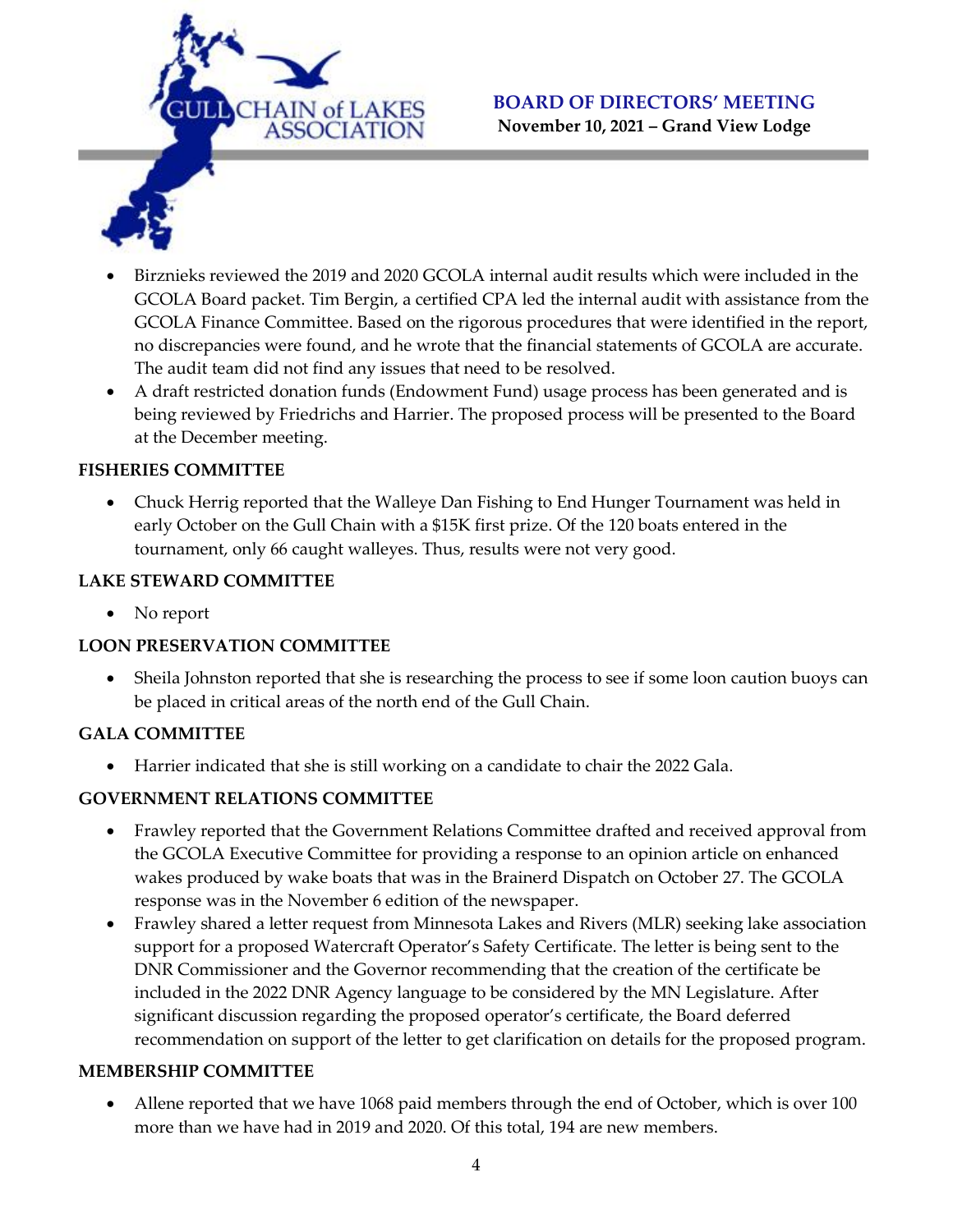

#### **RECREATION AND SAFETY**

Chaney reported that he will be purchasing additional replacement buoys in 2021 for approximately \$8,500.

## **ADJOURN**

Motion to adjourn the meeting by Birznieks and second by Frawley. Motion approved.

The meeting adjourned at 11:25 a.m. Minutes recorded by Uldis Birznieks.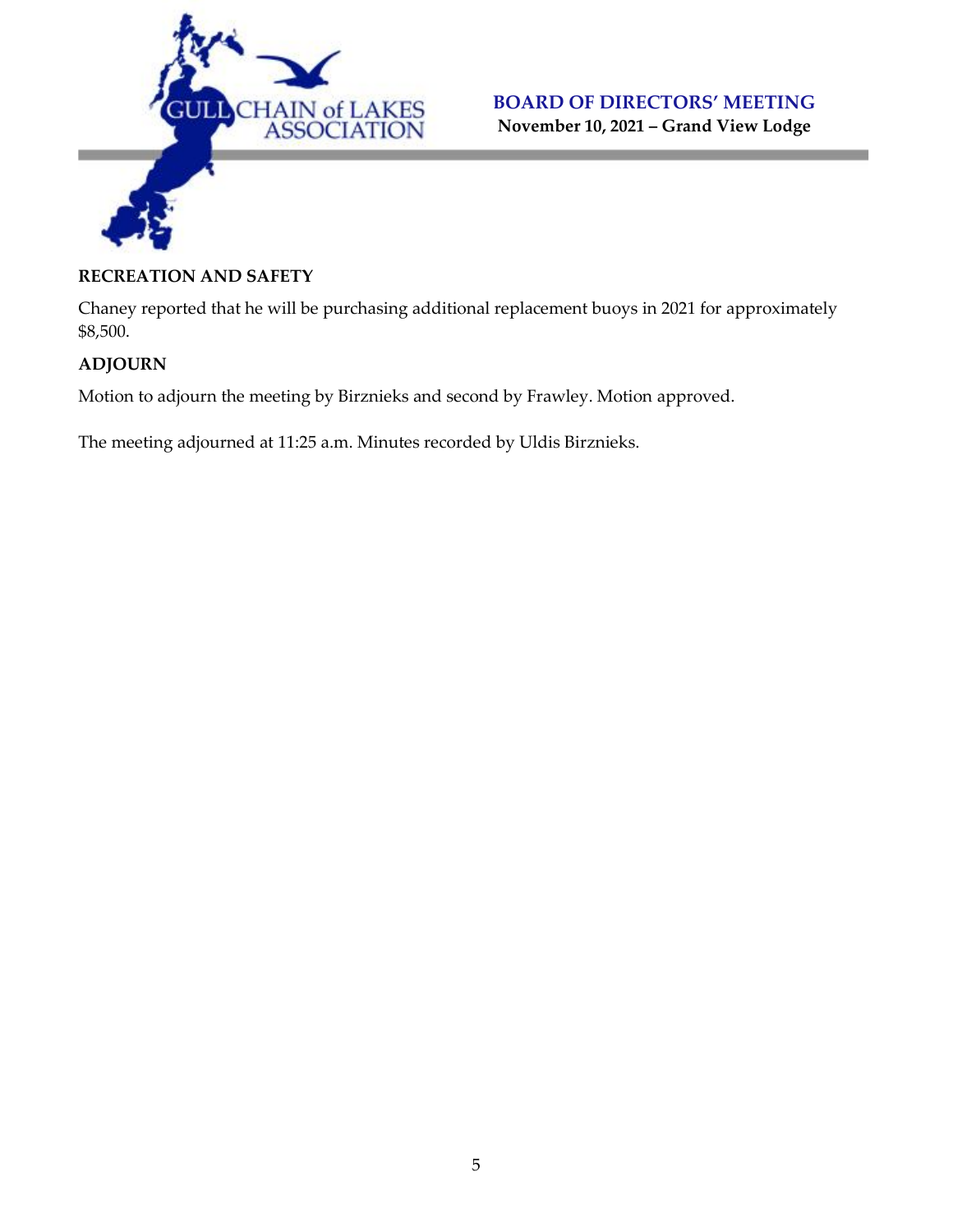

# **TO-DO LIST**

| <b>ACCOUNTABLE</b> | <b>DESCRIPTION</b>                                               | <b>DEADLINE</b> | <b>STATUS</b>   |
|--------------------|------------------------------------------------------------------|-----------------|-----------------|
| <b>Birznieks</b>   | Clarify where the prior annual Endowment Fund                    |                 | Completed       |
|                    | distributions were invested e.g., separate account               |                 |                 |
| <b>Birznieks</b>   | Recommend a process that the Board will follow to decide if      | $12 - 8 - 21$   | Open - Draft    |
|                    | the annual Endowment Fund distribution or annual                 |                 | has been        |
|                    | operating funds will be used to fund a committee project.        |                 | generated, in   |
|                    |                                                                  |                 | review with     |
|                    |                                                                  |                 | Harrier and     |
|                    |                                                                  |                 | Friedrichs.     |
|                    |                                                                  |                 | Present at dec. |
|                    |                                                                  |                 | 8 board         |
|                    |                                                                  |                 | meeting         |
| <b>Birznieks</b>   | Collect Endowment Fund investment policy from IF.                |                 | Completed       |
| <b>Birznieks</b>   | Request DNR AIS graphs from Joe Schneider.                       |                 | Completed       |
| <b>Birznieks</b>   | Recommend a process that the Board will follow to decide if      | $12 - 8 - 21$   | Open            |
|                    | the annual Endowment Fund distribution or annual                 |                 |                 |
|                    | operating funds will be used to fund a committee project         |                 |                 |
| Chaney             | Contact Eric Sullivan (MN DNR) and Travis Collette (Cass         |                 | Open            |
|                    | County) to attend a future board meeting to discuss law          |                 |                 |
|                    | enforcement issues on the lake.                                  |                 |                 |
| Committee          | Determine what funding they need to support their                | 10-31-21        | Completed       |
| Chairs             | committee's projects in 2022. The budget dollar amounts, by      |                 |                 |
|                    | line item, are due to Birznieks and Friedrichs                   |                 |                 |
| Committee          | Send newsmagazine articles to Lundberg.                          | $11 - 1 - 21$   | Completed       |
| Chairs             |                                                                  |                 |                 |
| Committee          | If you are not able to attend a Board meeting, please notify     |                 | Completed       |
| Chairs             | Friedrichs of your designee who will provide your                |                 |                 |
|                    | committee update.-                                               |                 |                 |
| Committee          | Update committee information in the following documents          | $11 - 20 - 21$  | Open            |
| Chairs             | and send to Lundberg                                             |                 |                 |
|                    | Infographic which is included in the annual                      |                 |                 |
|                    | membership mailing                                               |                 |                 |
|                    | 'Who We Are' section which appears in the quarterly<br>$\bullet$ |                 |                 |
|                    | newsmagazine                                                     |                 |                 |
|                    | About Us>Committees webpage in gcola.org                         |                 |                 |
| Committee          | Provide a list of questions to Lundberg that you want to ask     | $11 - 15 - 21$  | Open            |
| Chairs             | potential volunteers to vet their qualifications for your        |                 |                 |
|                    | committee.-                                                      |                 |                 |
| Committee          | Review list of committee members and send changes to             | $12 - 8 - 21$   | <b>New</b>      |
| Chairs             | Harrier and Friedrichs                                           |                 |                 |